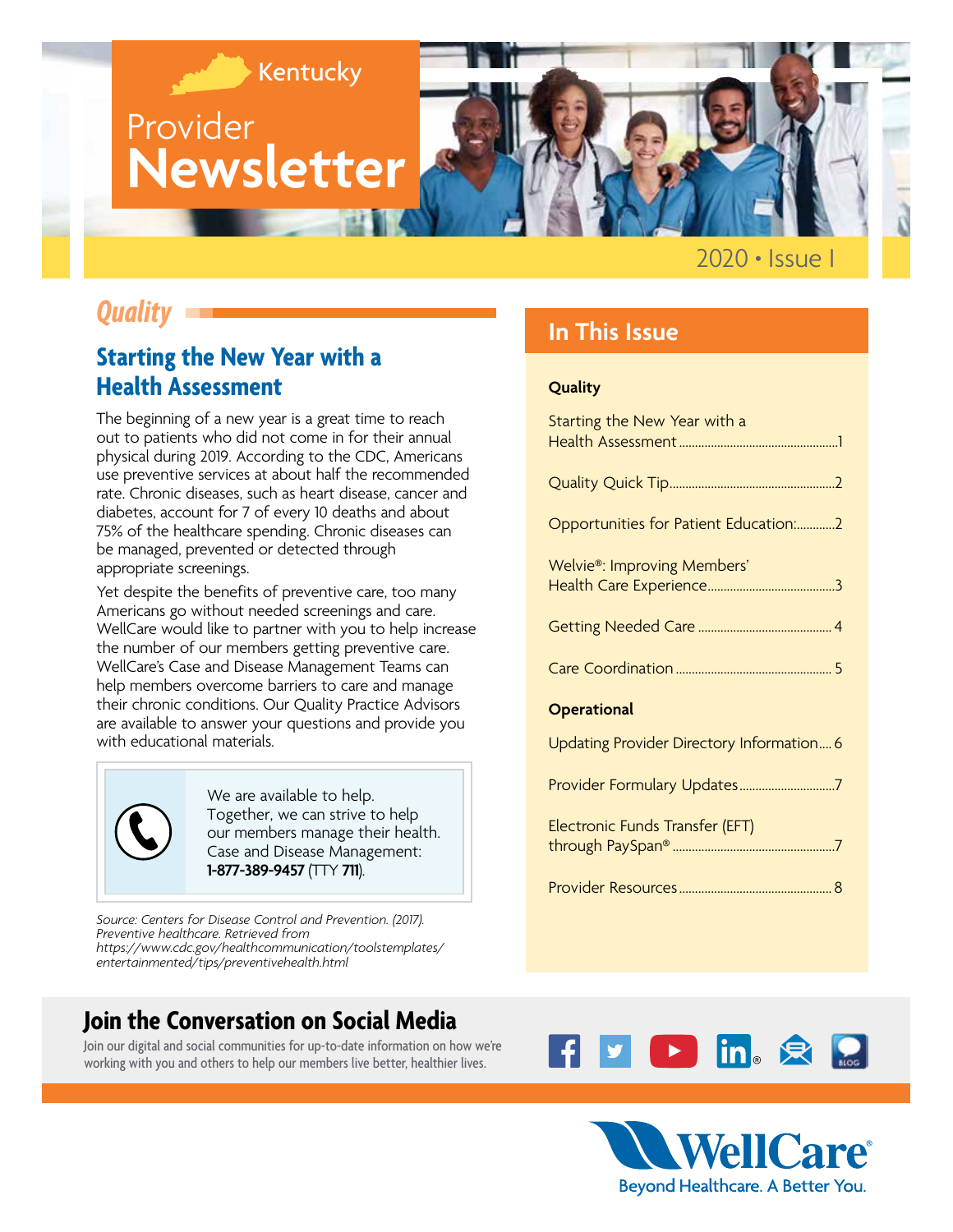<span id="page-1-0"></span>

### **Quality Quick Tip**

Remember to document the second blood pressure reading when you perform the recheck of a member's initial high blood pressure reading.

## *Quality*

## **Opportunities for Patient Education:**



#### **January is Cervical Health Awareness Month.**

According to the CDC, each year approximately 12,000 women in the United States get cervical cancer.

January provides a good opportunity to remind your female patients about the importance of getting a Pap and HPV test. In addition, for younger patients (boys and girls) who are 11 to 12 years of age the importance of getting the HPV vaccine.

#### **[https://www.cdc.gov/cancer/cervical/pdf/cervical\\_facts.pdf](https://www.cdc.gov/cancer/cervical/pdf/cervical_facts.pdf)**



#### **February is American Heart Month**

Heart disease, and associated risk factors, can occur at any age. According to the CDC, high rates of obesity and high blood pressure among younger adults (ages 35-64) are putting them at risk for heart disease earlier in their life.

The month of February is a good time to talk with your patients about any risk factors they may have for heart disease and steps to take to prevent heart disease in the future. In addition, remind your patients with high bloodpressure and on medication, the importance of medication adherence. A 90-day prescription may be an option.

#### **<https://www.cdc.gov/features/heartmonth/index.html>**



#### **March is National Colorectal Cancer Awareness Month**

According to the CDC, colorectal cancer is the second leading cancer killer in the United States. March provides a chance for you to discuss the importance of colorectal cancer screening with your patients (50 to 75 years of age) and any risk factors they may have and how they can reduce their risk of developing colorectal cancer.

**[https://www.cdc.gov/cancer/colorectal/basic\\_info/](https://www.cdc.gov/cancer/colorectal/basic_info/)**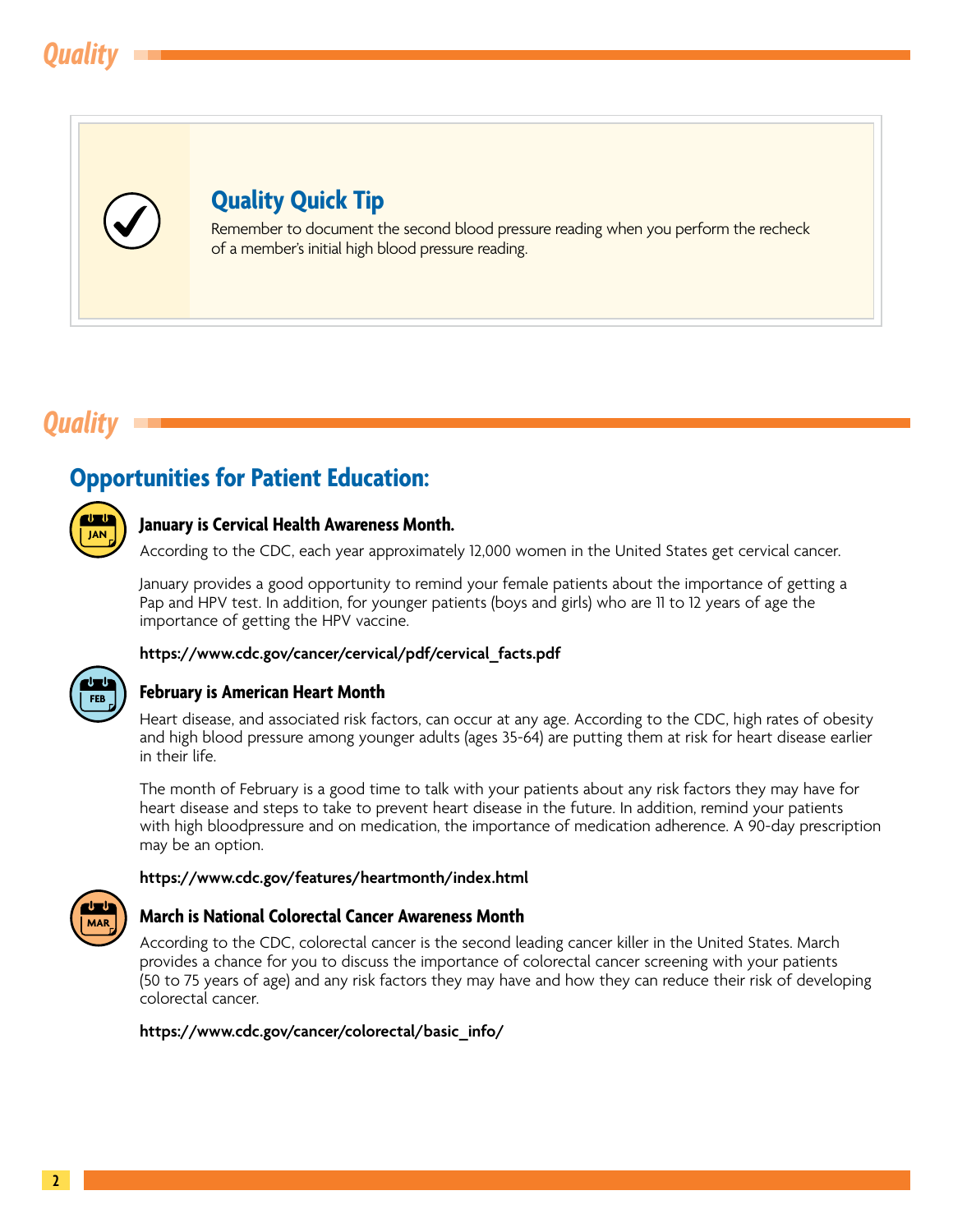<span id="page-2-0"></span>

## **Welvie®: Improving Members' Health Care Experience**

In 2015, WellCare began offering the Welvie online surgery shared-decision making program to its Medicare Advantage members.

Welvie's six-step program curriculum helps participants decide on, prepare for and recover from surgery. Through information, Q&As and videos, patients learn how to work with their doctors to explore treatment options – both surgical and non-surgical – when considering "preference-sensitive" surgeries like spine fusion, knee arthroscopy, prostatectomy and other elective procedures. Preference-sensitive surgeries are defined as those that have two or more viable alternatives for a presenting condition. If the patient, along with their doctor, decides surgery is right for them, Welvie then helps patients prepare for surgery and recovery with robust tools including checklists, calendars and other information and helpful tips to help them have errorand complication-free results.

Welvie participants receive a \$25 [Amazon.com](https://www.Amazon.com) gift card for completing the first three steps of the program (reward is available once per member per 365 days).

The program's goal is to support member-physician interaction and preparation for surgery, as well as to promote improved health literacy.

After three years, the program has received high satisfaction marks from members. 96% of WellCare members have reported they felt the Welvie program helped them speak with their doctor about their treatment options and 97% said the Welvie program better prepared them for surgery.

To refer your WellCare Medicare Advantage patients to Welvie, just send them to **<www.welvie.com>**to register and engage in the program.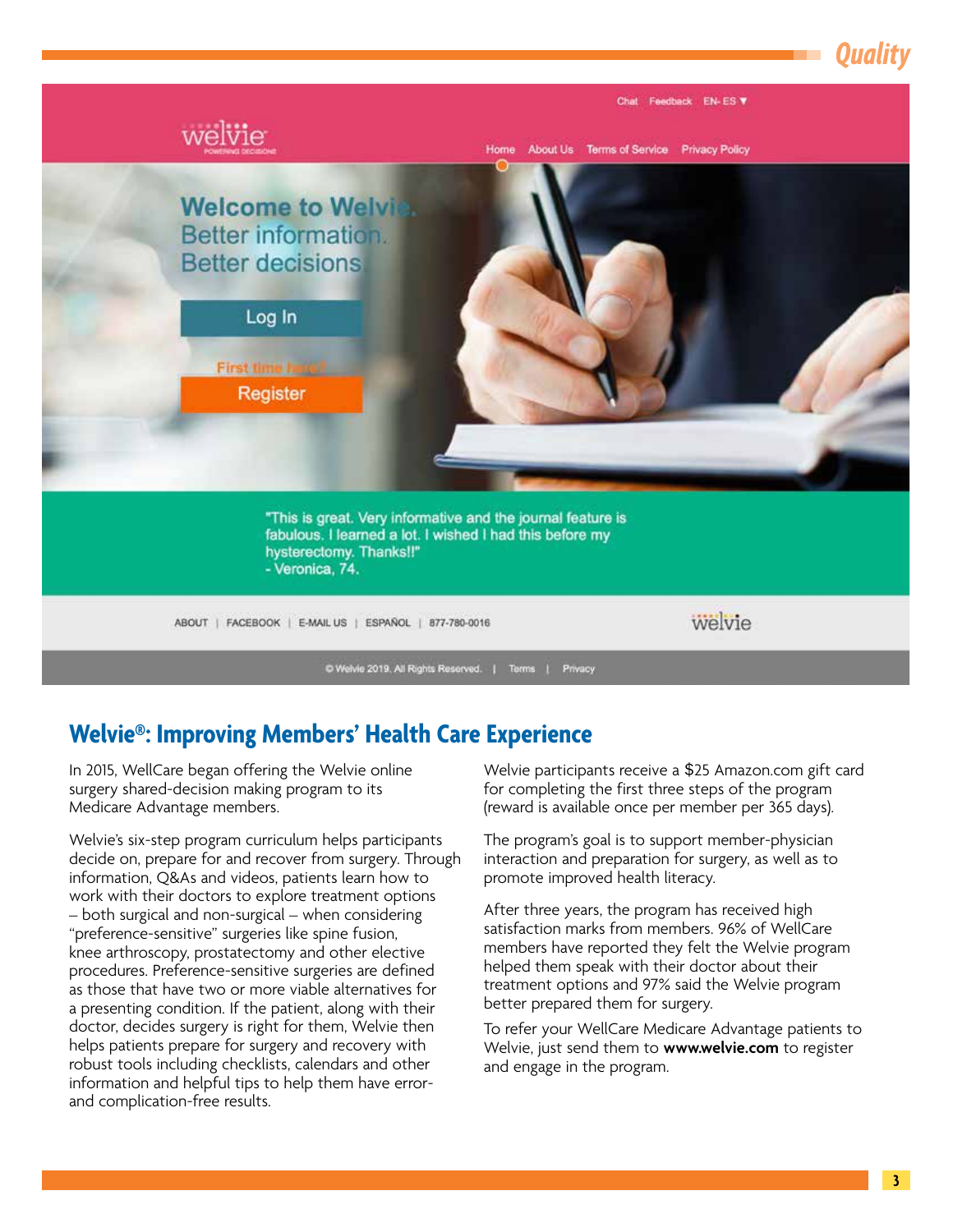# <span id="page-3-0"></span>*Quality*



## **Getting Needed Care**

Access to medical care, including primary care, specialist appointments and appointment access, are key elements of quality care.

#### **Each year, CAHPS® surveys patients and asks questions like:**

- In the last 6 months, how often was it easy to get appointments with specialists?
- In the last 6 months, how often was it easy to get the care, tests or treatment you needed through your health plan?
- In the last 6 months, when you needed care right away, how often did you get care as soon as you thought you needed?
- In the last 6 months, not counting the times when you needed care right away, how often did you get an appointment for your healthcare at a doctor's office or clinic as soon as you thought you needed?
- In the last 6 months, how often did you see the doctor you were scheduled to see within 15 minutes of your appointment time?

#### **To ensure your patients are satisfied with their ease of access:**

- See members within access and availability standards
- Schedule appointments in a reasonable window for each request
- Follow up with members after referral to specialists to ensure care is coordinated
- Provide all information for specialists, tests and procedure authorizations and follow up as necessary
- Reduce time in the waiting room to no more than 15 minutes from appointment time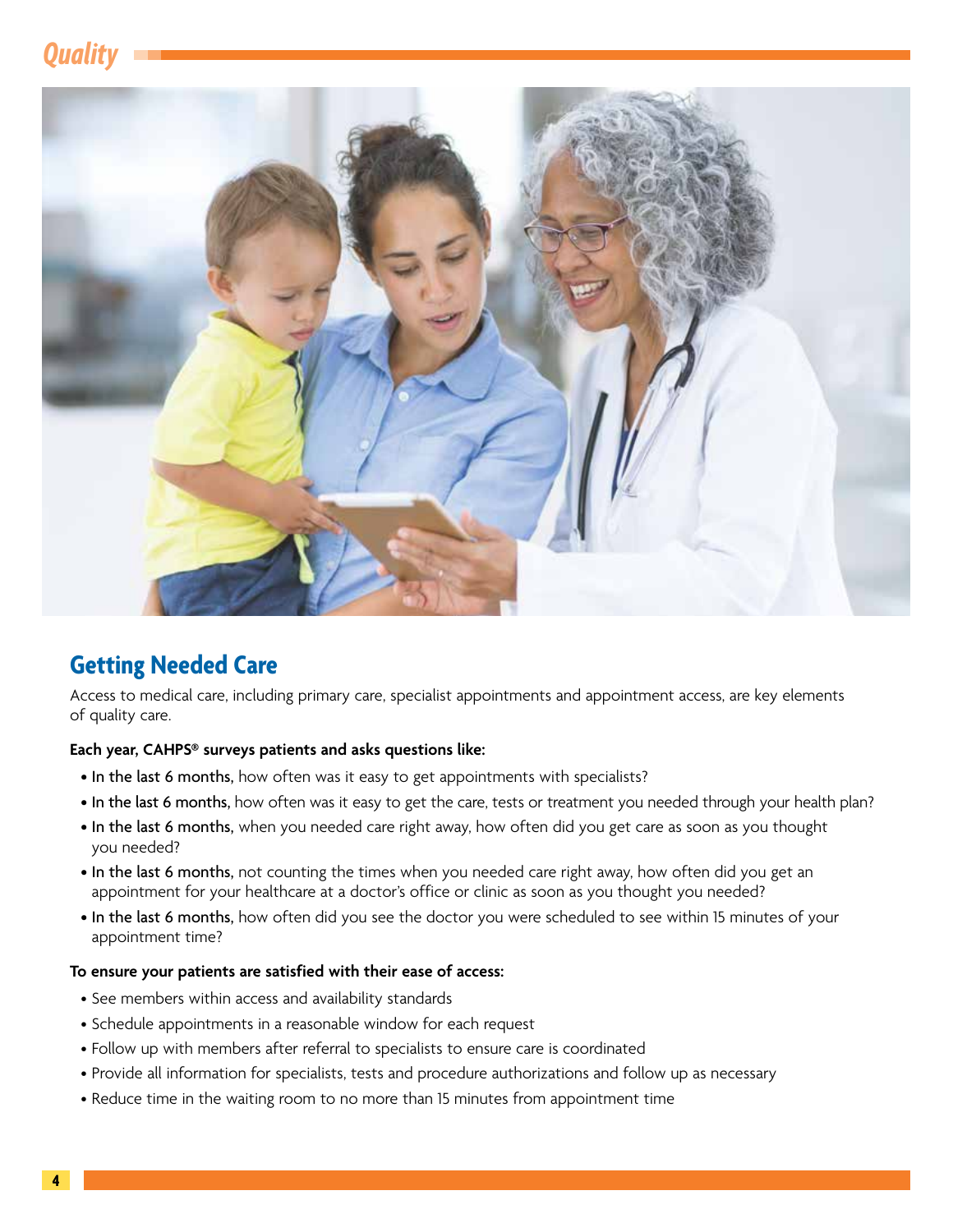# *Quality*

<span id="page-4-0"></span>

### **Care Coordination**

#### **Here are more tips to provide the needed care to your patients:**

- Review medications with your patients
- $\blacksquare$  Offer to schedule specialist and lab appointments while your patients are in the office
- $\blacksquare$  Remind your patients about annual flu shots and other immunizations
- Make sure your patients know you also are working with specialists on their care. Ensure you receive notes from specialists about the patient's care and reach out to specialists if you have not gotten consultation notes. Tell your patient the results of all test and procedures. Share decision making with patients to help them manage care. And please follow up on all authorizations requested for your patient
- Call or contact your patients to remind them when it's time for preventive care services, such as annual wellness exams, recommended cancer screenings and follow-up care for ongoing conditions such as hypertension and diabetes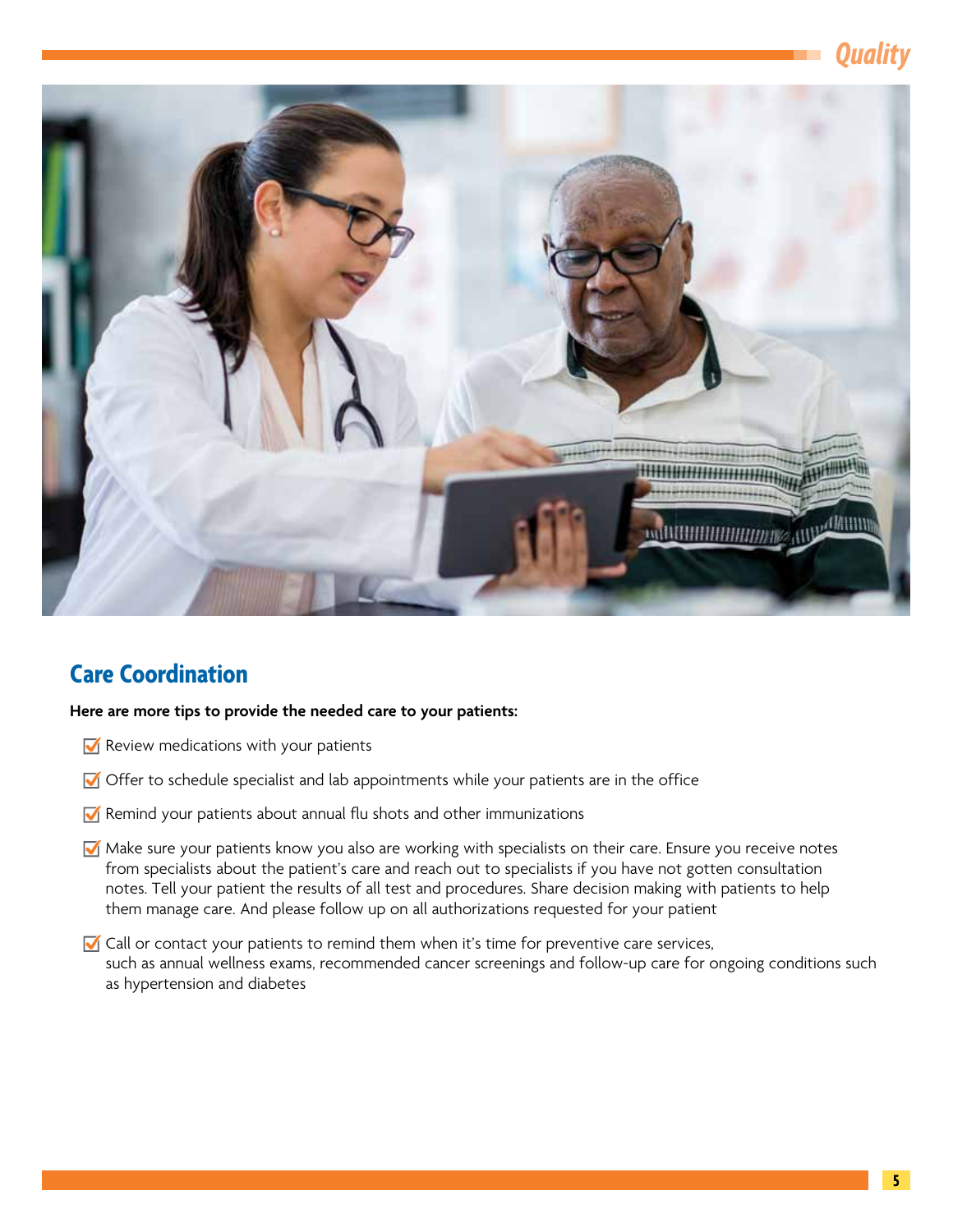# <span id="page-5-0"></span>*Operational*

### **Updating Provider Directory Information**

We rely on our provider network to advise us of demographic changes so we can keep our information current.

To ensure our members and Provider Relations staff have up-to-date provider information, please give us advance notice of changes you make to your office phone number, office address or panel status (open/closed). Thirty-day advance notice is recommended.

New Phone Number, Office Address or Change in Panel Status:

#### **Medicaid**

Send a letter on your letterhead with the updated information to **[KY\\_ProviderCorrection@wellcare.com.](mailto:KY_ProviderCorrection@wellcare.com)**  Please include contact information if we need to follow up with you.

#### **Medicare**



**Call: 1-855-538-0454** 

Thank you for helping us maintain up-to-date directory information for your practice.

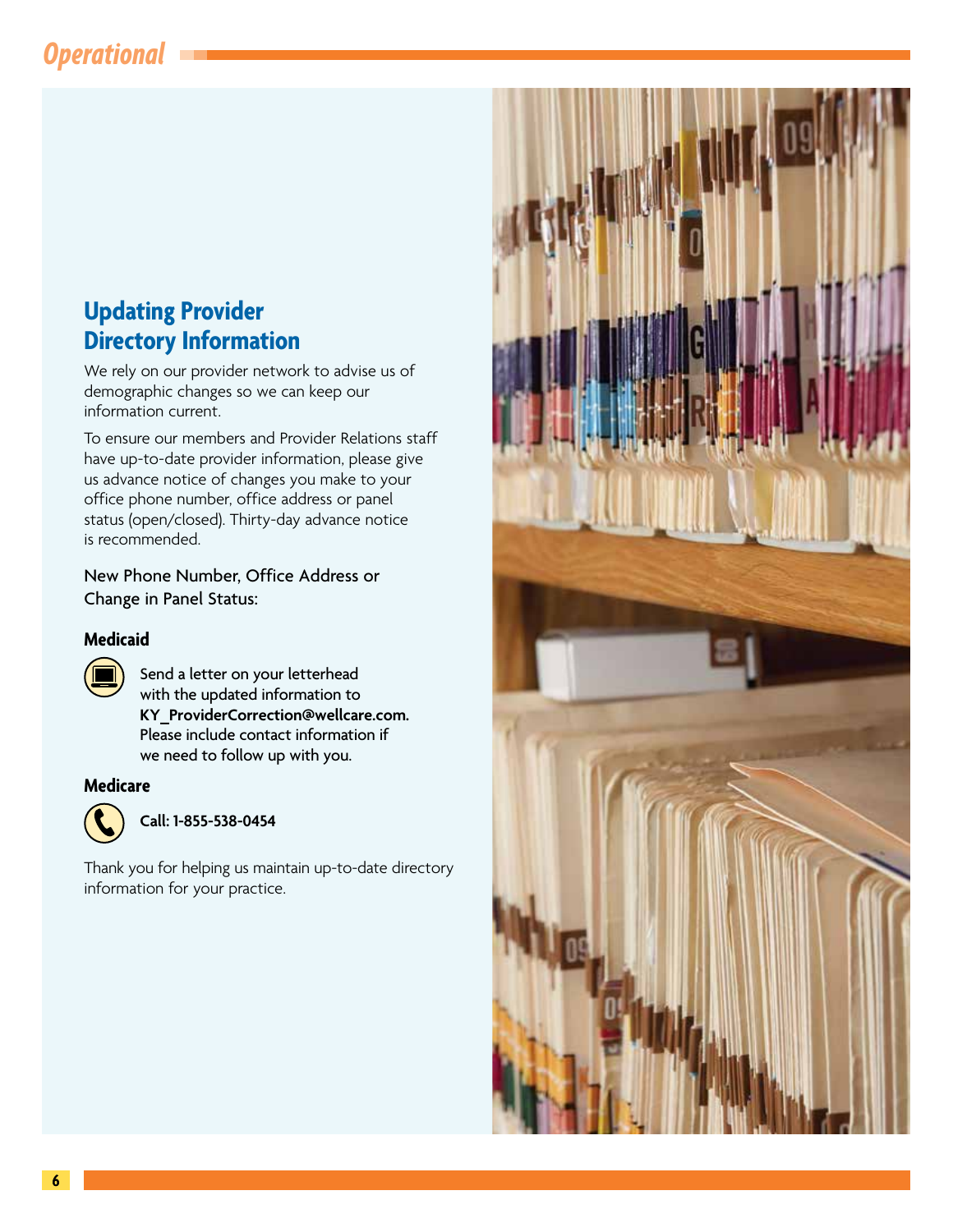# *Operational*

<span id="page-6-0"></span>

# **Provider Formulary Updates**

#### Medicaid:

The WellCare Medicaid Preferred Drug List (PDL) has been updated. Visit **[www.wellcare.com/Kentucky/](www.wellcare.com/Kentucky/Providers/Medicaid/Pharmacy)  [Providers/Medicaid/Pharmacy](www.wellcare.com/Kentucky/Providers/Medicaid/Pharmacy)** to view the current PDL and any pharmacy updates.

You can also refer to the Provider Manual available at **<www.wellcare.com/Kentucky/Providers/Medicaid>**  to view more information regarding WellCare's pharmacy Utilization Management (UM) policies and procedures.

#### Medicare:

The Medicare Formulary has been updated. Find the most up-to-date complete formulary at **[www.wellcare.com/Kentucky/Providers/](www.wellcare.com/Kentucky/Providers/Medicare/Pharmacy)  Medicare/Pharmacy**.

You can also refer to the Provider Manual available at **[www.wellcare.com/Kentucky/Providers/](www.wellcare.com/Kentucky/Providers/Medicare)  [Medicare](www.wellcare.com/Kentucky/Providers/Medicare)** to view more information regarding WellCare's pharmacy UM policies and procedures.





## **Electronic Funds Transfer (EFT) through PaySpan®**

Five reasons to sign up today for EFT:

- You control your banking information.
- $\sqrt{\phantom{a}}$  No waiting in line at the bank.
- No lost, stolen, or stale-dated checks.
- $\sqrt{\ }$  Immediate availability of funds no bank holds!
- No interrupting your busy schedule to deposit a check.

Setup is easy and takes about five minutes to complete. Please visit **<www.payspanhealth.com/nps>**  or call your Provider Relations representative or PaySpan at **1-877-331-7154** withany questions.

We will only deposit into your account, not take payments out.



**Community** Connections HELP Line 1-866-775-2192 We offer non-benefit resources such as<br>help with food rent and utilities